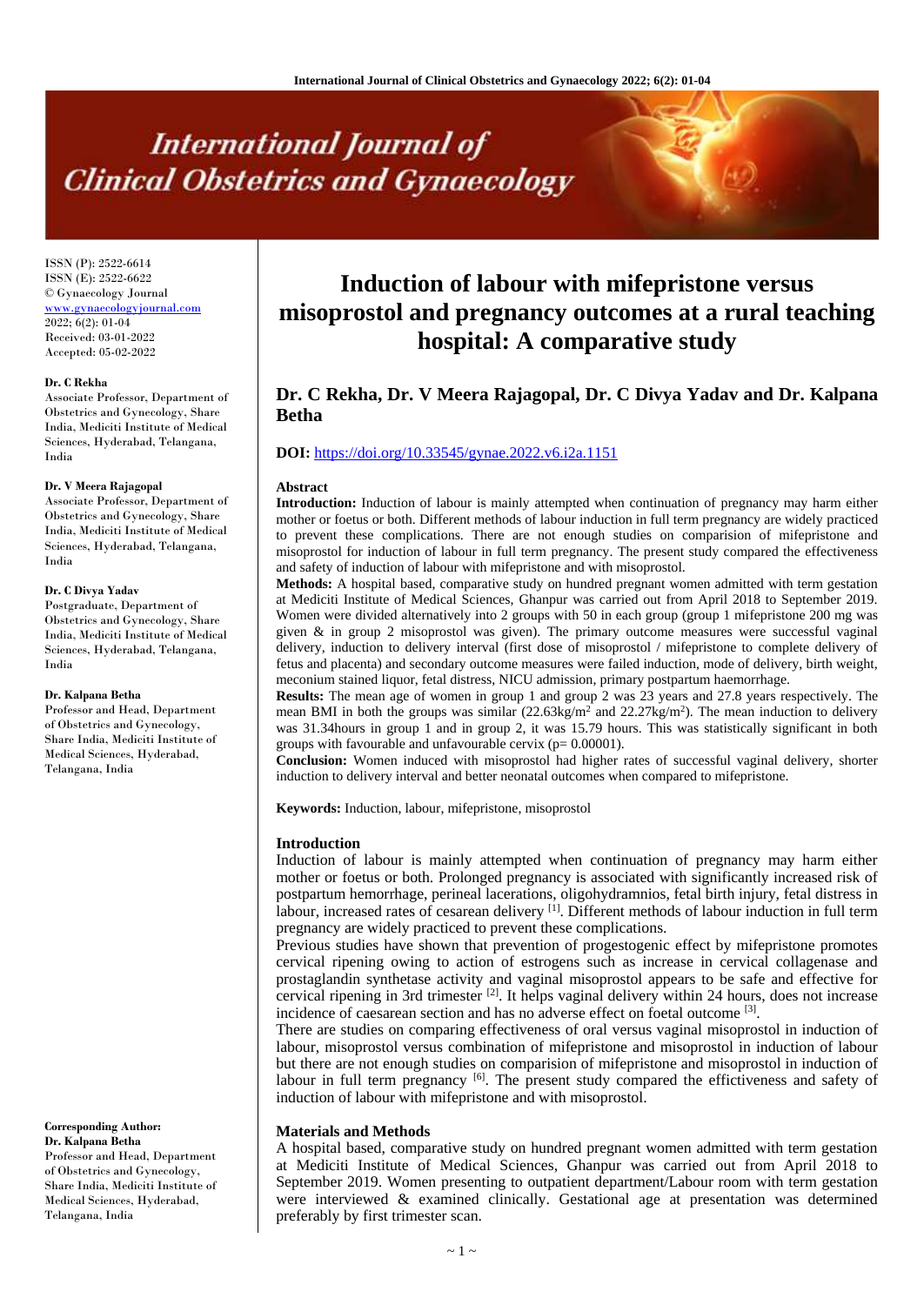If first trimester scan was not available, then menstrual dating and/or a second trimester scan was considered. Complete blood picture, random blood sugar, blood grouping & typing, complete urine examination, viral screening, serum TSH were done as part of antenatal profile. Dating scan, anomaly scan and growth scan were done routinely. Women of 18 to 35 years age, gestational age 40 weeks and above, singleton, live pregnancy with cephalic presentation with intact membranes were included in the study. Parity greater than 3, women with obstetric complications like hypertension/preeclampsia, prior caesarean deliveries, gestational diabetes mellitus, overt DM, fetal malformations, any medical indications for caesarean section were excluded from the study.

Eligible women were informed regarding details of the study protocol, alternative methods, and the adverse effects of the drugs. Written informed consent was taken from willing participants.

A total of 100 pregnant women with term gestation were included in the study. Women were divided alternatively into 2 groups with 50 in each group (group 1 mifepristone was given & in group 2 misoprostol was given).

Group I (Mifepristone): Women received 200 mg mifepristone rally followed by mifepristone  $2<sup>nd</sup>$  dose when required after 24 hrs.

If induction of labour was not achieved with 2 doses of mifepristone, such cases were labelled as failed induction and in these cases cerviprime or misoprostol was used.

Group II (Misoprostol): Misoprostol 25micrograms was kept in posterior fornix every  $4<sup>th</sup>$  hourly for a maximum of 4 doses. Assessment of cervix was based on Bishop scoring.

Induction was considered failed with misoprostol, when vaginal delivery was not achieved with six doses of misoprostol.

Subsequent to induction of labour, vital signs and progress of labor were recorded in modified World Health Organization (WHO) partographs. Active management of third stage of labor was performed. Oxytocin was used for augmentation of labour in active labour if required. Successful treatment was defined as delivery within 48 hours of 1<sup>st</sup> misoprostol / mifepristone dose in both the groups.

The primary outcome measures were successful vaginal delivery, induction to delivery interval (first dose of misoprostol / mifepristone to complete delivery of fetus and placenta) and secondary outcome measures were failed induction, mode of delivery, birth weight, meconium stained liquor, fetal distress, NICU admission, primary postpartum haemorrhage.

#### **Results**

In the present observational study, 100 pregnant women with term gestation were divided alternatively into two groups of 50 each. Group 1 patients received tablet mifepristone and Group 2 patients received only tablet misoprostol.

The age of the women ranged from 24 to 32 years. The mean age of women in group 1 was 23 years and 27.8 years in group 2. Ninety five percent of women belonged to low socioeconomic status. Majority of women were booked in both the groups (96% and 94% respectively). The mean BMI in both the groups was similar (group  $1 - 22.6$ kg/m<sup>2</sup> and  $22.27$ kg/m<sup>2</sup> respectively). Primigravida constituted 52% in group 1 and 60% in group 2. Bishop score was 4-6 in 64% and 70% in group 1 and 2 respectively. The mean induction to delivery interval in women who received mifepristone was 31.3 hours and only 15.79 hours in women who received misoprost. In mifepristone group, 3 out of 50 women needed misoprostol and one women needed cerviprime gel after failed induction with mifepristone. The mean induction to delivery interval was statistically significant in both women with favourable and unfavourable cervix  $(p=$ 0.00001). In group 1, 60% of women required only one dose of oral mifepristone. A second dose of oral mifepristone was needed in 40 % of women. In group 2, 32% of women delivered after induction with one dose of misoprostol and 20% of women needed 3 doses of misoprostol.

With respect to mode of delivery, 74% and 66% in group 1 and 2 delivered vaginally. Instrumental delivery was required in 6% and 10% of women in group 1 and 2 respectively. Emergency caesarean section was done in 20% and 24% of women in group 1 and 2 respectively for reasons like non progress of labor and fetal distress. APGAR scores did not vary much in both the groups. NICU admissions were required for 12 % of babies in women who received mifepristone and 4% of babies in women induced with misoprostol. However, this was not statistically significant. There were no cases of uterine tachysystole, hypertonicity primary postpartum haemorrhage observed in both the groups. However, fever was the only side effect noticed in women induced with misoprostol.

**Table 1:** Demographic details of women from both groups

| Age in years          | Group $1$ (n= 50) | Group $2(n=50)$  | P value |  |  |
|-----------------------|-------------------|------------------|---------|--|--|
| < 20                  | 14 (28%)          | 15 (30%)         |         |  |  |
| 21-29                 | 34(68%)           | 35(70%)          |         |  |  |
| $\geq 30$             | 2(4%)             |                  |         |  |  |
| $Mean \pm SD$         | $23.52 + 3.48$    | $22.72 \pm 2.82$ | 0.2     |  |  |
| <b>Booking status</b> |                   |                  |         |  |  |
| Booked                | 44 (88%)          | 49(98%)          |         |  |  |
| BMI( $kg/m2$ )        |                   |                  |         |  |  |
| < 18.5                | 9(18%)            | 8(16%)           |         |  |  |
| 18.5-22.9             | 17 (35%)          | 23(46%)          |         |  |  |
| $23 - 24.9$           | 12 (24%)          | 7(14%)           |         |  |  |
| $25 - 29.9$           | 10 (20%)          | 9(18%)           |         |  |  |
| > 30                  | 2(4%)             | 3(6%)            |         |  |  |
| $Mean \pm SD$         | $22.63 \pm 3.41$  | $22.27 \pm 3.93$ | 0.3     |  |  |
| Gravida status        |                   |                  |         |  |  |
| Primigravida          | 26 (52%)          | $30(60\%)$       | 0.4     |  |  |
| Multigravida          | 24 (48%)          | 20 (40%)         |         |  |  |

**Table 2:** Labour characteristics of women from both groups

| <b>Bishop Score</b>                                           | Group 1                      | Group 2         |      |  |  |  |
|---------------------------------------------------------------|------------------------------|-----------------|------|--|--|--|
| $\lt 4$                                                       | 11(22%)                      | 6(12%)          |      |  |  |  |
| $4-6$                                                         | 32(64%)                      | 35 (70%)        |      |  |  |  |
| >6                                                            | 7(14%)                       | 9(18%)          |      |  |  |  |
| $Mean \pm SD$                                                 | $4.68 \pm 1.72$              | $5.26 \pm 1.61$ | 0.08 |  |  |  |
| <b>Induction to delivery interval (hours)</b>                 |                              |                 |      |  |  |  |
| $1 - 8$                                                       | 11                           | 7               |      |  |  |  |
| $9-16$                                                        | 8                            | 24              |      |  |  |  |
| 17-24                                                         | 8                            | 12              |      |  |  |  |
| $25 - 32$                                                     | 1                            | 5               |      |  |  |  |
| $33-40$                                                       | 6                            |                 |      |  |  |  |
| 41-48                                                         | $\overline{c}$               |                 |      |  |  |  |
| 49-56                                                         | 3                            |                 |      |  |  |  |
| > 56                                                          | 11                           |                 |      |  |  |  |
| $Mean \pm SD$                                                 | 31.86±22.9316.11±8.340.00001 |                 |      |  |  |  |
| Induction to delivery interval in<br>relation to Bishop score | In hours                     | In hours        |      |  |  |  |
| $1-2$                                                         | 80                           | 36              |      |  |  |  |
| $3-4$                                                         | 35.96                        | 18.97           |      |  |  |  |
| $5-6$                                                         | 24.7                         | 14.43           |      |  |  |  |
| 7-8                                                           | 35.1                         | 15.42           |      |  |  |  |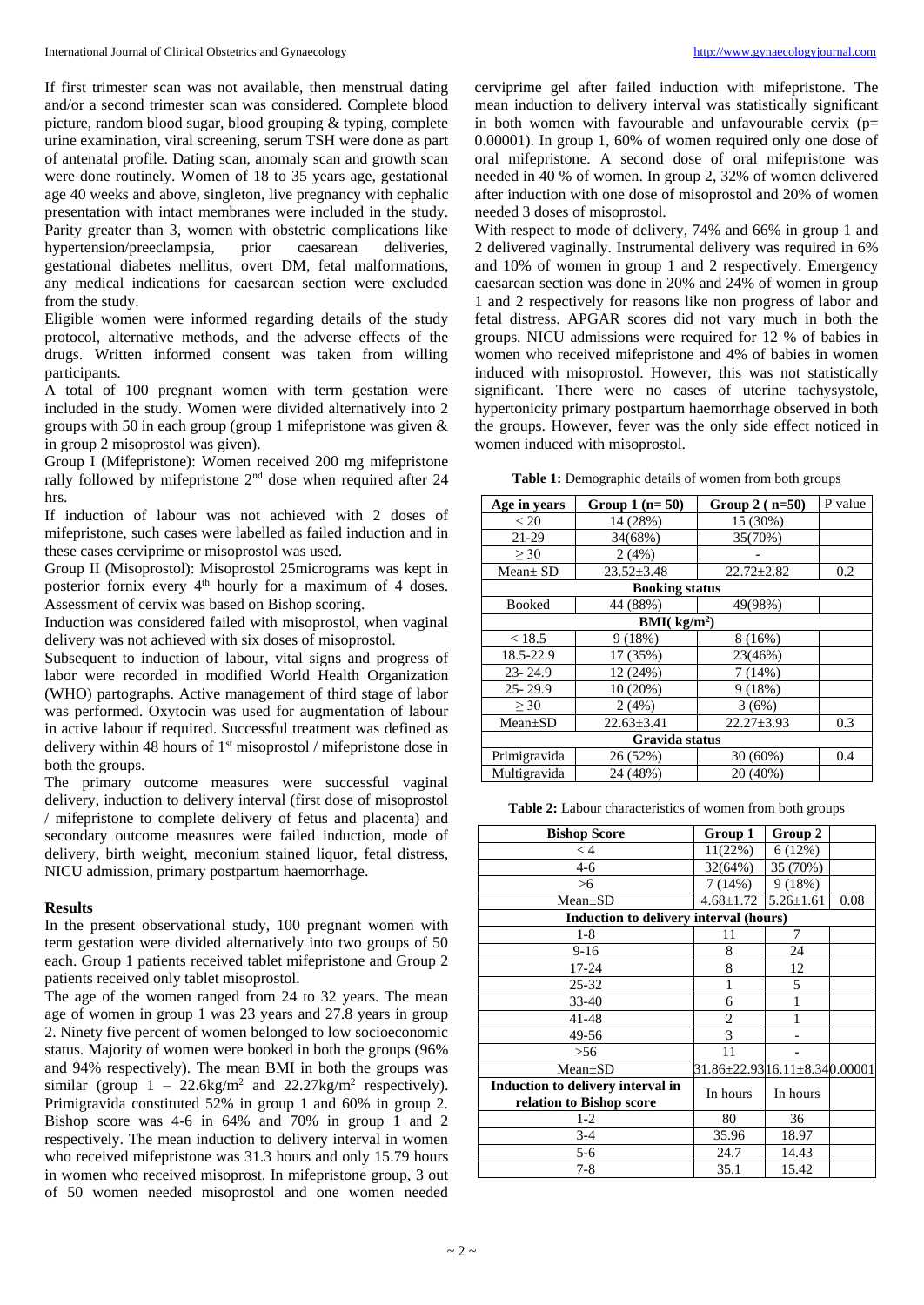**Table 3:** Delivery and neonatal outcomes of women from both groups

| Sex of baby                  | Group 1         | Group 2         | P value |  |  |  |
|------------------------------|-----------------|-----------------|---------|--|--|--|
| Female                       | 25 (50%)        | 27 (54%)        |         |  |  |  |
| Male                         | 25(50%)         | 23(46%)         |         |  |  |  |
| Birthweight (kg)             |                 |                 |         |  |  |  |
| < 2.5                        | $1(2\%)$        | $5(10\%)$       |         |  |  |  |
| $2.5 - 3$                    | 15(30%)         | 23(46%)         |         |  |  |  |
| $3 - 3.5$                    | 23 (46%)        | 20 (40%)        |         |  |  |  |
| $3.5 - 4$                    | 11(22%)         | 2(2%)           |         |  |  |  |
| $Mean \pm SD$                | $3.13 \pm 0.39$ | $2.94 \pm 0.30$ | 0.06    |  |  |  |
| <b>Mode of Delivery</b>      |                 |                 |         |  |  |  |
| Vaginal delivery             | 37 (74%)        | 33 (66%)        | 0.6     |  |  |  |
| <b>Instrumental Delivery</b> | 3(6%)           | $5(10\%)$       |         |  |  |  |
| <b>Emergency LSCS</b>        | 10 (20%)        | 12 (24%)        |         |  |  |  |
| <b>APGAR</b> score at 1 min  |                 |                 |         |  |  |  |
| <7                           | 3(6%)           |                 |         |  |  |  |
| >7                           | 47(94%)         | 50 (100%)       |         |  |  |  |
| <b>NICU</b> admissions       |                 |                 | 0.15    |  |  |  |
| Yes                          | 6(12%)          | 2(4%)           |         |  |  |  |
| No                           | 44 (88%)        | 48 (96%)        |         |  |  |  |

# **Discussion**

The present study was conducted in a rural tertiary teaching hospital where majority of women belonged to low socio economic status & usually get married around the age of 20 years and conceive soon. Hence the mean maternal age in the present study was 23.52 years in group 1 & 22.72 years in group 2, which was comparable with Lata G  $[21]$  study (mean maternal age in group 1 & 2 was 25.54 yrs & 25.75 yrs respectively) & Nasreen *et al.* <sup>[20]</sup> study (22 $\pm$ 5.2) and Yelikar 2 study (21.36  $\pm$ 2.048) but in Oleg R. Baeva  $\left[6\right]$  study, the mean maternal age was  $28.72 \pm 4.98$ yrs.

How close a woman to the onset of spontaneous labour will influence the likelihood that induction of labour will be successful. This is assessed by vaginal examination and cervical status measured using the bishop's score. The five characteristics of Bishops score cervical dilatation, length, consistency, position, and fetal station were assessed. The score was commonly used to predict labour induction outcome. Bishop score of 6 or less identifies an unfavourable cervix and may be an indication for cervical ripening. Bishop score of more than 6 is considered as favourable cervix. Eighty six percent of women in group 1 and eighty two percent in group 2 had unfavourable cervix prior to induction. In the present study, group 1 patients had favourable bishop score when compared with group 1 though the difference was statistically not significant ( $p=0.08$ ). In Lata G *et al.* <sup>[21]</sup>, Nasreen *et al.* and Yelikar *et al.* <sup>[2]</sup> studies, the pre induction bishop score was less than 6.

In the present study, the mean induction to delivery interval in group 1 was 31.86 hours and in group 2 was 16.11 hours which was statistically significant (p=0.00001). The reasons for the prolonged induction to delivery interval being 48% of women in group 1 were primigravida and had mean Bishop score of 4.68 when compared to group 2. Primigravida were 40% and mean bishop score was 5.26. In Lata G  $^{[21]}$  study shorter induction to delivery interval was seen in women induced with 400 milligrams of Mifepristone when compared to placebo. But in Oleg R Baeva<sup>[6]</sup>, enrollment-induction to delivery interval was shorter in mifepristone group (*p<*0.001). In Yelikar *et al.* [2] study, the mean induction delivery interval was significantly less in vaginal group  $(P=0.0001$ , highly significant). In group 1, caesareans section was required in 20% of the cases, the reasons being fetal distress was seen in 40% of cases, CPD was encountered in 30% and meconium stained liquor was seen in

20% of the cases, non progress of labour in 10% of the cases). In group 2, the caesarean section rate was 24% of the cases, reasons being fetal distress was seen in 60% of the cases, meconium stained liquor was seen in 30% of the cases, non progress of labour was seen in 20% of the cases.

Similarly, rate of caesarean sections in Lata  $G^{[21]}$  was lower in cases (mifepristone) when compared to controls who received placebo, the reason being meconium stained liquor. But in Oleg R. Baeva<sup>[6]</sup> study caesarean rate was more when mifepristone was used for induction of labour when compared to expectant management. Indications for cesarean delivery before labour were: failed induction/expectant management (4 and 2 women) and placenta abruption (2 women). Intrapartum indications for operative delivery by cesarean in induction and expectant management were, respectively: cephalopelvic disproportion in 9 and 2 cases; abnormal fetal heart rate patterns in 4 and 7 cases; protracted/ arrest of active phase in 8 and 6 cases.

In Nasreen <sup>[20]</sup> et al. study, caesarean section was done in 103 (10.8%) cases. The indications for caesarean section were foetal distress in 42 cases (40%), occipito-posterior position in 8 women (7.7%), abruption placentae in 2 cases (1.9%), cord around the neck in 9 women (7%), uterine hyperstimulation in 6 cases (5.8%) and failure to progress in 20 (19%) cases.

In Yeliker *et al.* study, in oral group 26% patients required caesarean section of which 18% were due to fetal distress and one due to impending eclampsia. These cannot be attributed to failure of drug. Three patients in Group A (oral misoprostol) had caesarean section due to non progress of labour due to unforeseen cephalopelvic disproportion. Only three patients in oral group had undergone caesarean section due to failed induction. In vaginal group, out of 17 caesarean sections, 14 patients required LSCS for fetal distress which cannot be attributed to failure of drug, three patients had non progress of labour due to unforeseen cephalopelvic disproportion. None of the patients in vaginal group had caesarean section for failed induction. Overall, caesarean section rate was higher in women induced with mifepristone when compared to expectant management but lesser when compared to induction with misoprostol.

In the present study birth weight was higher in group 1 than in group 2 which was not statistically significant (p=0.06), as in group 1, 46% of the women were multigravidae. The babies tend to weigh heavier as parity increases. Mean birth weight was same in both groups of Lata G  $[21]$  study. Similarly, mean birth weight in expectant group was more in Oleg R. Baeva [6] study when compared to mifepristone group but was not significant  $(p=0.7)$ .

NICU admissions were needed in 12% in group1. Fetal distress was seen in 66%, meconium stained liquor was seen in 33% of the neonates in group 2. Four percent of neonates required NICU admissions and all babies had meconium stained liquor. In Lata G *et al.* study <sup>[21]</sup>, there were 8 neonates in mifepristone group and 12 in control group who had meconium and the difference was not significant. In Oleg R. Baeva  $[6]$  study, there were no differences in main neonatal outcomes (weight, height, Apgar score, NICU admission). In Nasreen et al. <sup>[20]</sup> study, NICU admissions were only in 2.95% cases, reasons being meconium stained liquor and prematurity. In Yeliker<sup>[2]</sup> study, neonatal outcome data showed no significant difference between two groups with respect to birth weights (Group A 2,820  $\pm$  377 g, Group B 2730  $\pm$  447 g t = 1.53, P = 0.12, not significant), meconium aspiration syndrome (6 % in Group A and 11 % in Group B), 1 min APGAR score 7 (30 in Group A, 28 in Group B), NICU admissions (30 in Group A, 28 in Group B).